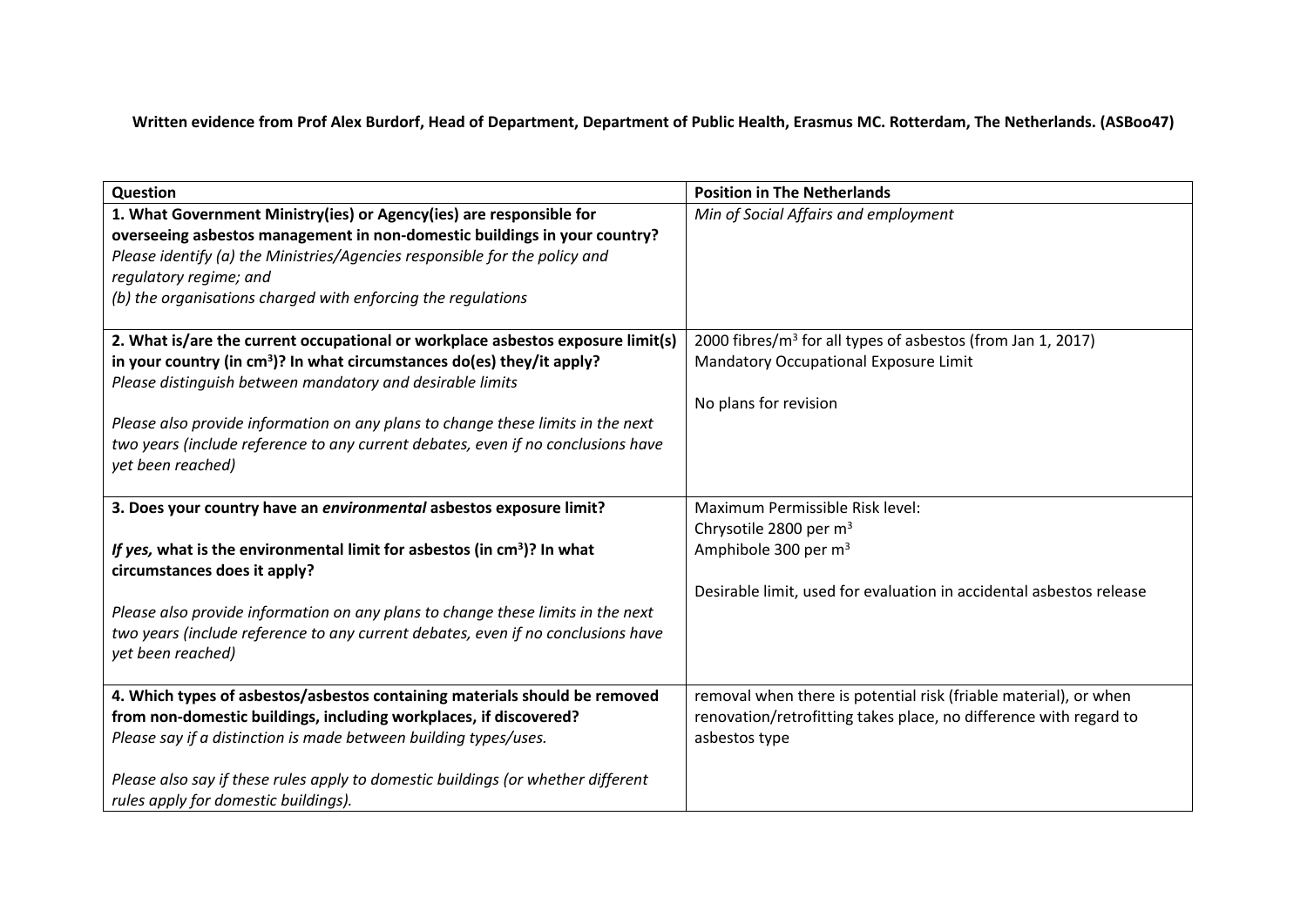| 5. Which types of asbestos/asbestos containing materials can be left 'in situ' in | See 4                                                                     |
|-----------------------------------------------------------------------------------|---------------------------------------------------------------------------|
| buildings?                                                                        |                                                                           |
| Please say if a distinction is made between building types/uses.                  |                                                                           |
|                                                                                   |                                                                           |
| Please also say if these rules apply to domestic buildings (or whether different  |                                                                           |
| rules apply for domestic buildings).                                              |                                                                           |
|                                                                                   |                                                                           |
| 6. Are owners/managers of non-domestic buildings (including workplaces)           | Yes, part of the regulatory risk inventory and evaluation on all risks at |
| required to have their buildings surveyed for asbestos?                           | the workplace (must be approved by a certified occupational health        |
|                                                                                   | service)                                                                  |
| 7. How frequently are building owners/ managers required to commission            | No mandatory requirements, but often annual appraisal whether             |
| asbestos repeat-surveys when asbestos-containing materials have previously        | conditions have changed and this requires an updated risk inventory       |
| been found but considered safe to leave in the building?                          | and evaluation                                                            |
|                                                                                   |                                                                           |
| 8. Do asbestos surveyors or inspectors need to hold a license to survey non-      | Yes, an official certification scheme has been implemented (Ascert)       |
| domestic buildings?                                                               |                                                                           |
|                                                                                   |                                                                           |
| 9. Are building owners/managers required to keep an asbestos management           | Yes, but this is part of the Risk Inventory and Evaluation                |
| plan?                                                                             |                                                                           |
|                                                                                   |                                                                           |
| If Yes: How frequently are building owners/ managers required to review           |                                                                           |
| asbestos management plans?                                                        |                                                                           |
|                                                                                   |                                                                           |
| 10. In addition to visual inspection, is routine air monitoring conducted in      | Not mandatory, often limited to risk evaluation after first discovery,    |
| buildings where surveys have previously detected asbestos (if yes, how            | and updates when needed                                                   |
| frequently)?                                                                      |                                                                           |
|                                                                                   |                                                                           |
| 11. For all air monitoring of asbestos fibres, please advise what microscopy      | Phase contrast for regular situation, SEM for high-risk situation that    |
| technology is routinely and mostly used for this purpose.                         | requires notification to the national asbestos tracking system for        |
|                                                                                   | removal of asbestos                                                       |
| 12. For all non-domestic buildings, please specify whether, and in what           | National register of asbestos in public buildings                         |
| circumstances, a national or regional register of asbestos is maintained?         | digital asbestos register real estate Online (https://bhi.rps.nl);        |